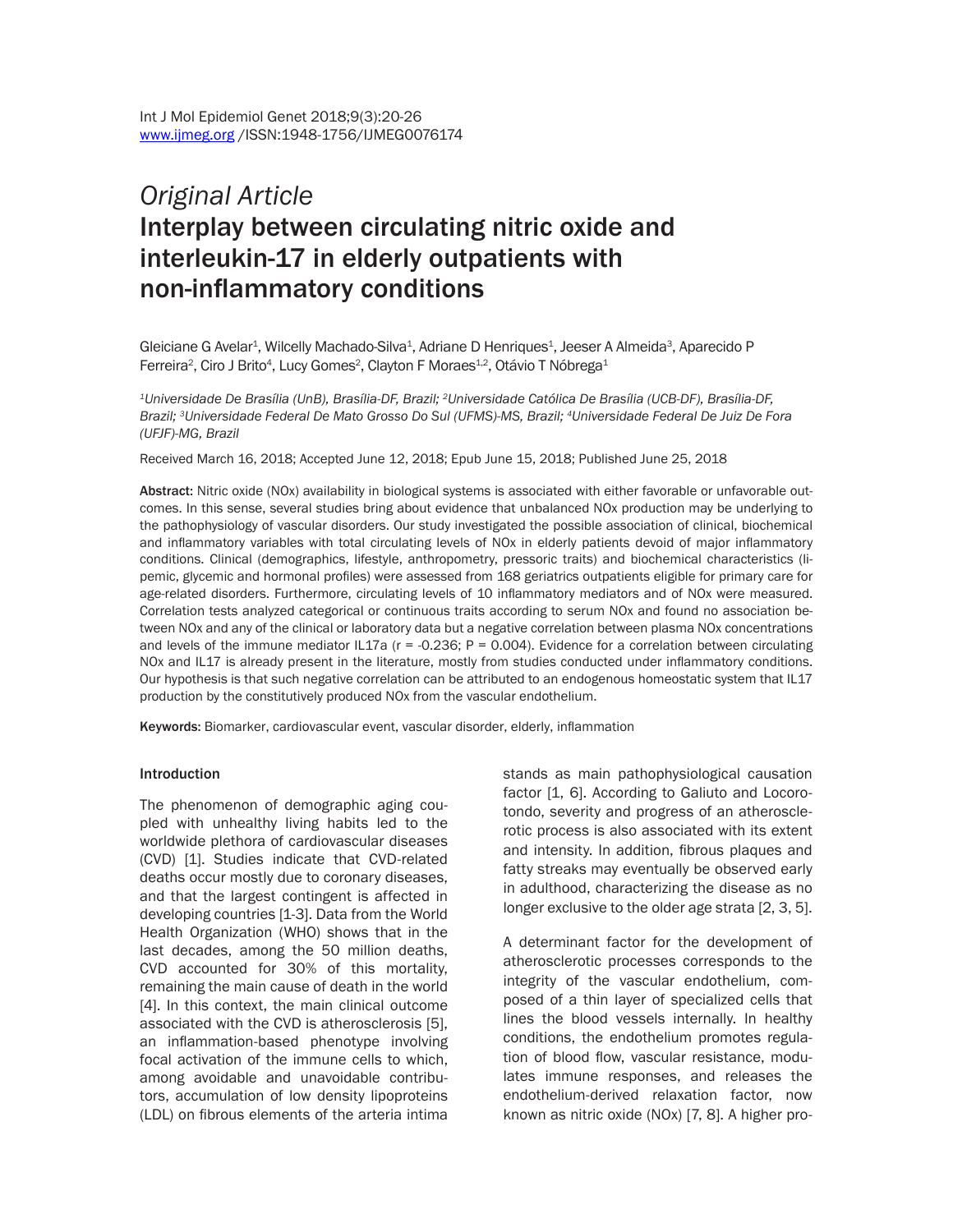portion of circulating NOx is produced by the vascular endothelium through the catalytic action of the endothelial nitric oxide synthase (eNOS) enzyme which promotes the oxidation of L-arginine in presence of cofactors as oxygen and nicotinamide adenine dinucleotide phosphate [9]. This mediator promotes important vasodilation, and loss or deficiency of its expression favors the intensification of the atherosclerotic process and/or other vascular disorders [7-9].

However, NOx availability in biological systems can yield either favorable or unfavorable outcomes, depending on the type of immune-regulated process, mainly whether a pathogen-triggered or an autoimmune-driven inflammation [10]. In this sense, several studies bring about evidence that exacerbated NOx production may trigger tissue injuries, such as cerebral ischemia and Parkinson's disease [11-13]. Moreover, it is observed that higher expression or concentration of NOS isoforms are associated with increase in the frequencies of ischemic episodes and of neurotoxicity events in the brain [9, 14].

Some cell types that participate in inflammatory responses promote the release of NOx. This is mainly due to mediators with inflammatory properties that, by binding to their respective receptors, activate gene transcription intracellularly to promote synthesis and/or activation of mediators [7, 9]. The nuclear factor (NF) kB is an example of transcription factor that is widely studied in atherosclerotic processes, being able to stimulate the synthesis of pro-inflammatory cytokines. In addition to being associated with the regulation of inflammatory genes, NF-kB activates NOx production, among other reactive oxygen species [15, 16]. Considering the relationship between NOx and inflammatory mediators, and knowing that susceptibility to atherosclerotic events is associated with variations in NOx circulating levels [7, 14], this study investigated the possible association between classic risk factors for atherosclerosis and circulating concentrations of NOx and of pro- and anti-inflammatory cytokines in a sample of Brazilian older adults.

## Material and methods

# *Clinical procedures*

The clinical, biochemical, anthropometric, metabolic and inflammatory profiles, of 168 elderly participants of both gender from the prospective cohort study termed Prognosis and Therapeutics in Geriatrics (Proteger) was used. The study started in 2011 aiming to identify risk factors for primary or secondary prevention of vascular events in the Brazilian geriatric people. As inclusion criterion, we enrolled subjects aged  $\geq 60$  years who sought general geriatric consultations in any of our facilities. As an exclusion criterion, presence of autoimmune diseases, chronic or recurrent infections, active or previous neoplastic diseases, chronic kidney disease, and/or use an anti-inflammatory drug in the 30 days prior to clinical and biochemical exams. Participation was voluntary and upon signing a free and informed consent form, with the study being approved by the institutional ethics committee and conducted by principles of the Helsinki Declaration. Data was gathered from August 2011 to July 2014, during the visits at the Geriatrics Service of the Catholic University Hospital of Brasília (HUCB) and the Multidisciplinary Center for the Aged of the University Hospital of Brasília (HUB).

Through clinical and biochemical assessments, presence of blood pressure, glycaemic or lipid abnormalities were determined and comorbidities as well as the pharmacotherapy were assessed. To be considered physically active, individuals should have practiced 30 minutes or more of any exercise for at least four days a week [17], Smoking was defined as consuming more than 100 cigarettes over a lifetime [18]. Type 2 diabetes was defined according to the reference values established by the American Diabetes Association (fasting glycaemia ≥ 126 mg/dl) or current use of oral hypoglycemic drugs or insulin [19]. Systolic and diastolic blood pressures were measured as recommended by the VI Brazilian Guidelines for Hypertension. Patients with systolic blood pressure  $\geq 140$ mmHg and/or diastolic blood pressure  $\geq 90$ mmHg were classified as hypertensive, as well as users of antihypertensive drugs [20]. As an anthropometric indicator of central obesity, the abdominal perimeter was measured using inelastic tape in the midpoint between the last rib and the iliac crest at the moment of the individual's expiration, according the cutoffs (94 cm for men and 80 cm for women).

## *Blood analysis*

The biochemical profile was analyzed by means of total cholesterol (TC), high density lipopro-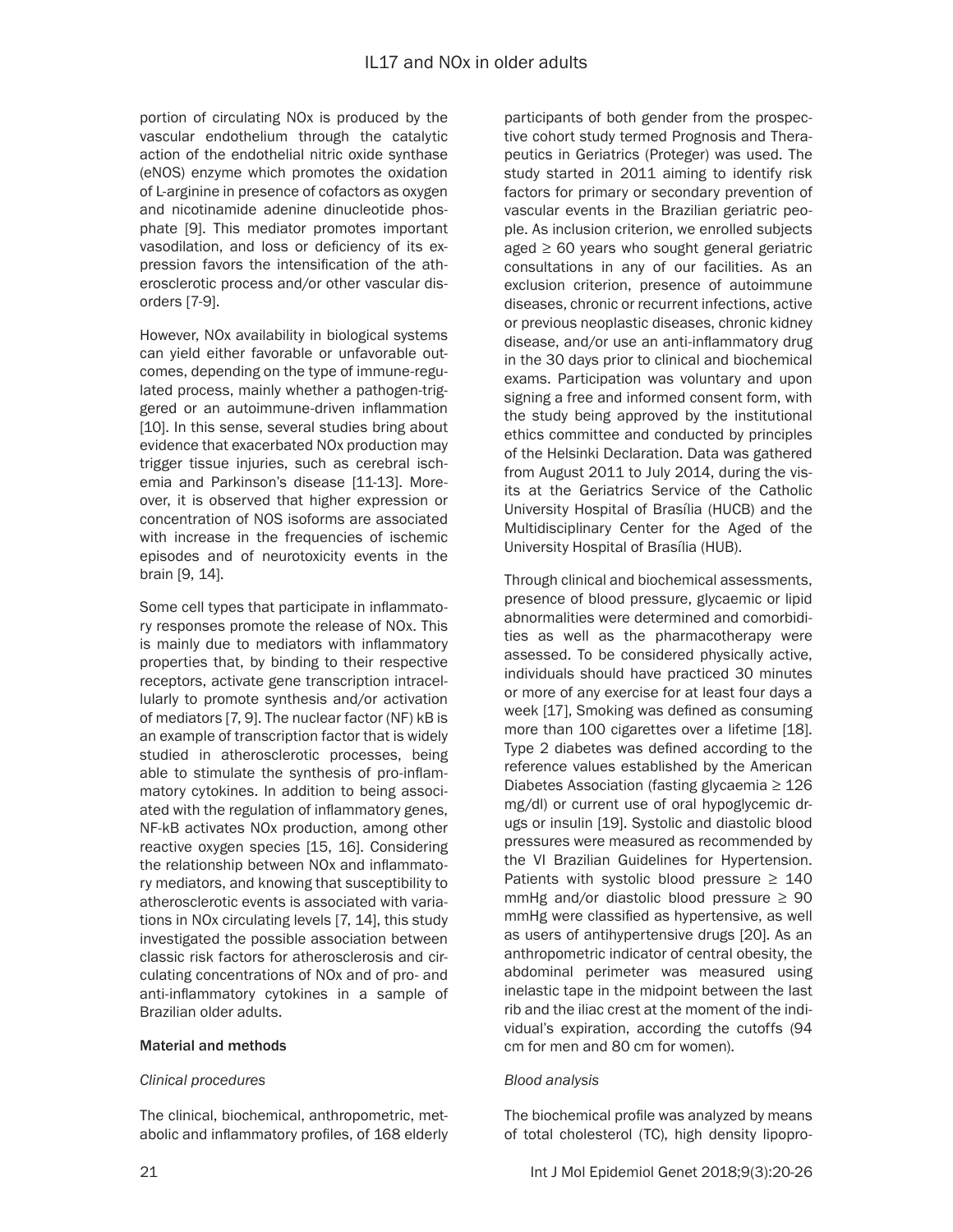| Variables                                                     | $(n = 168)$        |
|---------------------------------------------------------------|--------------------|
| Male, %                                                       | 41.6               |
| Age, years                                                    | $73.3 \pm 8.9$     |
| Waist Circumference, cm                                       | $97.3 \pm 11.6$    |
| Glucose level, mg.dl-1                                        | $102.9 \pm 28.1$   |
| Glycated Hemoglobin, %                                        | $5.9 \pm 1.0$      |
| Insulin <sup>†</sup> , mUI/mL                                 | 6.7(3.2, 10.8)     |
| HOMA <sup>+</sup> index                                       | 1.6(0.9, 3.0)      |
| Type 2 Diabetes Mellitus <sup>§</sup> , %                     | 22.0               |
| Total cholesterol, mg.dl-1                                    | $191.7 \pm 32.2$   |
| Low density lipoprotein, mg.dl-1                              | $114.5 \pm 32.2$   |
| Triglycerides, mg.dl-1                                        | $142.0 \pm 65.1$   |
| Hyperlipemia <sup>§</sup> , %                                 | 48.8               |
| High density lipoprotein, mg.dl $^1$                          | $48.8 \pm 10.9$    |
| Systolic blood pressure, mmHg                                 | $134.6 \pm 19.3$   |
| Diastolic blood pressure, mmHg                                | $80.4 \pm 11.3$    |
| Systemic Hypertension <sup>§</sup> , %                        | 76.2               |
| C-protein reactive <sup>+</sup> , mg.dl <sup>-1</sup>         | 1.1(0.3, 4.4)      |
| Thyroid stimulated Hormone <sup>+</sup> , mIU.I <sup>-1</sup> | 1.9(1.3, 3.1)      |
| Homocysteine <sup>†</sup> , µmol. <sup>11</sup>               | 11.3 (9.0, 14.5)   |
| Sedentary <sup>§</sup> , %                                    | 60.7               |
| Smoker <sup>§</sup> , %                                       | 38.1               |
| Interferon- $y^{\dagger}$ , pg/ml                             | 6.2(5.4, 7.0)      |
| Interleukin- $1\beta^{\dagger}$ , pg/ml                       | 2.0(0.1, 9.5)      |
| Interleukin-2 <sup>+</sup> , pg/ml                            | 8.4(7.4, 9.6)      |
| Interleukin-4 <sup>+</sup> , pg/ml                            | 9.6(8.4, 10.6)     |
| Interleukin-6 <sup>†</sup> , pg/ml                            | 21.0 (12.7, 30.5)  |
| Interleukin-8 <sup>†</sup> , pg/ml                            | 43.1 (27.2, 100.4) |
| Interleukin-10 <sup>+</sup> , pg/ml                           | 0.2(0.0, 2.2)      |
| Interleukin-12 <sup>+</sup> , pg/ml                           | 9.3(7.1, 11.0)     |
| Interleukin-17a <sup>+</sup> , pg/ml                          | 38.1 (32.2, 42.8)  |
| Tumor necrosis factor-α <sup>†</sup> , pg/ml                  | 0.4(0.0, 1.9)      |
| Nitric Oxide, mM                                              | $57.9 \pm 17.8$    |

Table 1. Description of the clinical, anthropometric and metabolic variables

Data are expressed as average ± standard deviation for continuous parameters, as relative frequencies§ for categorical features, and as median and interquartile interval† for continuous traits with non-Gaussian distribution. HOMA = Homeostatic model assessment.

tein (HDL), triglycerides (TG), serum glucose, glycated hemoglobin, insulin, C-reactive protein (CRP), Thyroid stimulating hormone (TSH) and homocysteine. Blood samples were collected after a 12-hour fasting period and drawn in EDTA tube. Laboratory tests were performed based on routine clinical analysis, with reagents from Boehringer Mannheim (Germany) and processed on an automatic analyzer (Autohumalyzer, Human GMBH, Germany). Very low densi-

ty lipoprotein (VLDL) was determined dividing the TG levels by 5, while the Friedewald equation was used to produce LDL readings, by subtraction of VLDL and HDL from total cholesterol [21]. For analytical steps, samples were categorized as positive or negative for selected metabolic traits. Lipemic categorization was according to the NCEP ATP III criteria, with each volunteer showing hyperlipidemia if having  $TC \ge 200$ mg/dL, LDL  $\geq$  130 mg/dL and/or TG  $\geq$  150 mg/dL [22]. Current use of antilipemic drugs accounted for the definition of hyperlipidemia. The HOMA index was determined based on the fasting insulin and glucose dosages, based on the product ratio between fasting insulinemia (mU/L) and fasting glycemia (mmol/L) by 22.5 [23].

## *Nitric oxide and total nitrate*

To quantify the total serum nitric oxide (NOx), the enzymatic conversion tests of nitrate nitrite (NO-2) by nitrate reductase were used, followed by colorimetric detection by the Griess diazotization reaction [24], according to specific set instructions (R&D Systems Inc, MN, USA). The readings of the colorimetric reactions were performed in a Biotek ELX 800 apparatus (De-Morellis, SP, Brazil) at a wavelength of 490 nm.

## *Citokines*

For inflammatory measurements, serum samples were obtained and kept frozen at -80°C until evaluation of all cytokines. Concentrations were obtained by flow cytometry using two sets of multiplexed bead-based immunoassays, namely the Human Th1/Th2/TH17 kit and the Human Inflammatory kit (BD Biosciences, San Diego, CA, USA). Lab procedures followed the protocols provided by the manufacturer, which all together produced measurements for ten different circulating cytokines, as follows: Interleukin (IL) 1β, IL2, IL4, IL6, IL8, IL10, IL12p70, IL17a, interferon gamma (IFNγ) and tumor necrosis factor alpha (TNFα).

Lyophilized cytokines provided in the kits were processed along with serum samples to generate a referential, standard curve for each cytokine, with readings obtained using the flow cytometer BD FACSCalibur, channel FL4. Three hundred events were acquired for each type of cytokine-bead used in the assay. Data were analyzed using software FCAP software, ver-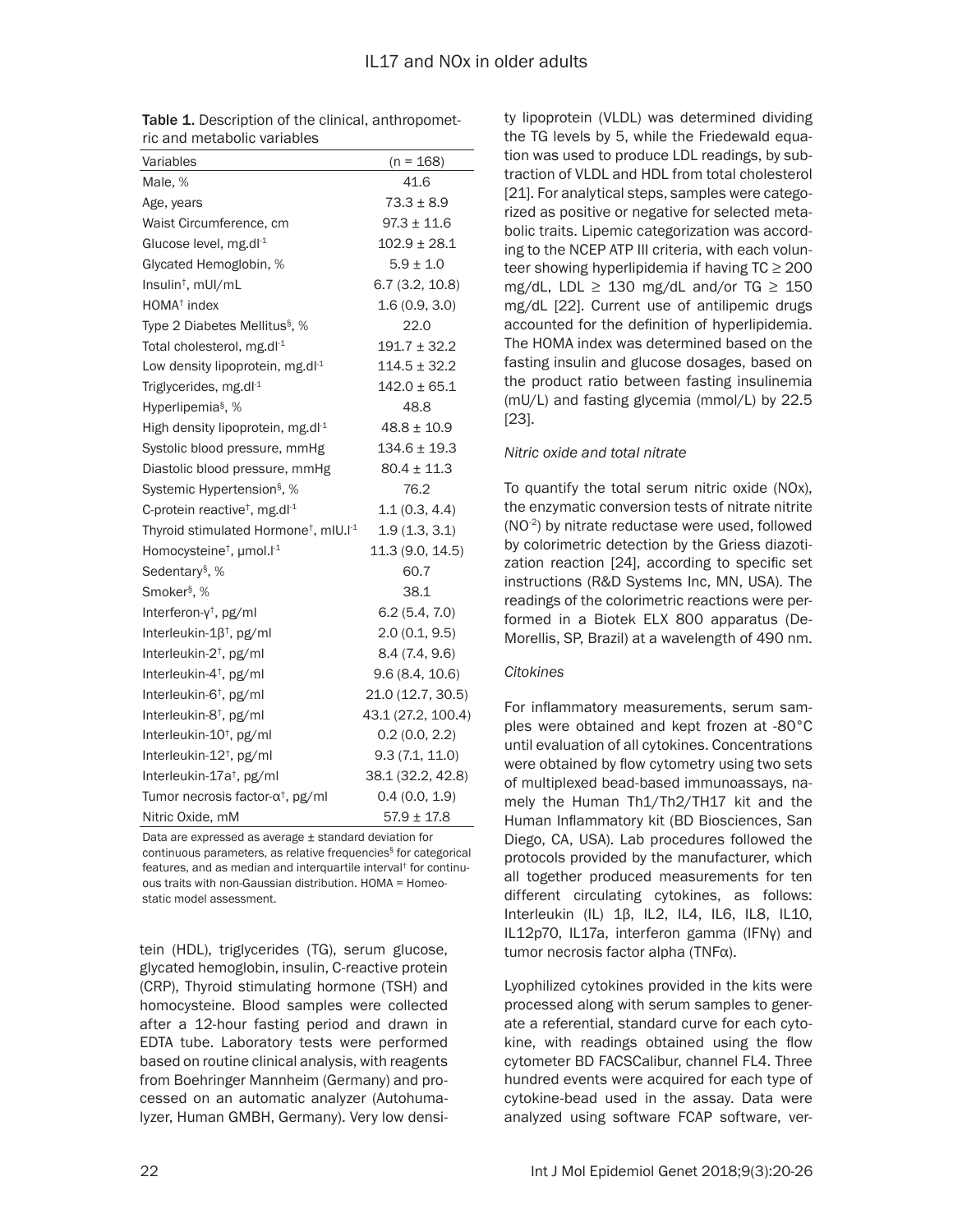| Clinical measures: r: P    |                  |                 |                  |                       |                                  |             |                                                                      |              |             |
|----------------------------|------------------|-----------------|------------------|-----------------------|----------------------------------|-------------|----------------------------------------------------------------------|--------------|-------------|
| Age                        | Sex <sup>§</sup> | <b>WC</b>       | DM2 <sup>§</sup> | SAH <sub>§</sub>      | <b>SBP</b>                       | <b>DPB</b>  | Hyperlipemia <sup>§</sup> Smoker <sup>§</sup> Sedentary <sup>§</sup> |              |             |
| NOx -.004: .960            | $-006:0940$      | .062: .442      |                  |                       | .048: .551 .165: .037 .031: .700 | -.052: .517 | .075: .348                                                           | .003: .968   | -.064: .424 |
| Biochemical: r: P          |                  |                 |                  |                       |                                  |             |                                                                      |              |             |
| <b>CRP</b>                 | <b>TSH</b>       | Homocysteine    | TC               | VLDL-c                | HDL-c                            | <b>TGL</b>  | Insulin                                                              | <b>HOMA</b>  | HbA1c       |
| NO <sub>x</sub> - 075: 346 | .020: .802       | $-0.012$ : .877 |                  | .016: .845 .066: .414 | .060: .455                       | .037: .639  | $-039:034$                                                           | $-026: .748$ | .033: .686  |

Table 2. Correlation between absolute serum inflammatory mediators and NOx scores according to the clinical and biochemical measures of sample

The Spearman's<sup>§</sup> or the Pearson's correlation test was used. Data are expressed in correlation index and significance level (*r*; *P*). CRP = C-reactive protein; DBP = diastolic blood pressure; DM2 = type 2 diabetes mellitus; HbA1c = glycated hemoglobin A1c; HDL-c = high density lipoprotein cholesterol; HOMA = Homeostatic model assessment; NOx = nitric oxide; SAH = systemic arterial hypertension; SBP = systolic blood pressure; TC = total cholesterol; TNF = tumor necrosis factor; TSH = thyroidstimulating hormone; VLDL-c = very low density lipoprotein cholesterol; WC = waist circumference. Significance threshold set at P < 0.0025 according to the Bonferroni convention for multiple (k) correlation tests.

sion 3.0 (BD Biosciences®, San Diego, CA, USA). Concentrations were determined by interpolation from the corresponding standard curve.

#### *Statistics*

To measure the association of circulating levels of NOx, correlation coefficients were obtained between the cytokines and selected categorical and continuous variables of clinical relevance. For this, we evaluated the normal distribution of all continuous variables using the Kolmogorov-Smirnov test. The association was assessed by the Pearson correlation test, whereas the involvement of at least one categorical variable or a continuous trait with non-Gaussian distribution (skewness > 3) was done using the Spearman counterpart with men and women represented by 1 or 2, and absence or presence of a characteristic represented by 0 or 1, respectively. In addition, absolute NOx concentrations were tested across circulating levels of a panel of 10 different immunological mediators using the Spearman's correlation test. When the results showed a significant correlation, the differential levels of serum NOx were tested between the quartiles of the immune variables by means of analysis of variance with the Tukey post-hoc test. All analyzes were performed with the Statistical Package for the Social Sciences (SPSS) for Windows (version 17.0), with a significance level set at  $P \leq$ 0.05. Only for the exploratory correlation analysis, a two-tailed *p*-value was adopted with significance according to the Bonferroni principle for multiple comparisons (eg.: if  $k = 10$  tests, then  $\alpha \leq 0.005$ ).

# Results

The sample consisted of 168 older adults, predominantly sedentary, female and aged 73.3 yrs in average. Mean results obtained by biochemical, clinical and anthropometric tests are in Table 1. It is noteworthy the high prevalence of classic vascular risk factors such as mean values of abdominal circumference, higher than those recommended for women (80 cm) and men (94 cm). Prevalence of patients with type 2 diabetes mellitus was 22%, with mean values of glycated hemoglobin close to the upper limit recommended by Brazilian Diabetics Society (6.5% as borderline index for good glycaemic control in aged patients). We also found 76.2% of the sample with systemic hypertension, with mean systolic blood pressure was above normal (> 130 mmHg). Analyzes have also been performed regarding the hormonal profile since TSH, for example, influences cellular metabolism and, consequently, interferes with cardiac functioning. It was found that the mean values found were within the recommended values (between 0.4 and 4 mIU/L).

Regarding the inflammatory profile, mean CRP (predictor of cardiovascular risk) was found above referential range (0.1-0.25 mg/dL). Altogether, clinical, anthropometric and metabolic variables (Table 1) indicated that one or more chronic disorders were abundant phenotypes in the sample. However, due to the exclusion factors, conditions were not compatible with active, systemic inflammation or with diseases of accelerated prognosis, thus revealing basal inflammatory parameters for all other immunomediators assessed. In this scenario, we observed no significant correlation between absolute levels of serum inflammatory variables and NOx scores (Table 2).

Analyzes of absolute circulating cytokines across NOx concentrations (Table 3) indicated a negative correlation with cytokine IL17a ( $r =$  $-0.236$ ; P = 0.004). This way, serum nitric oxide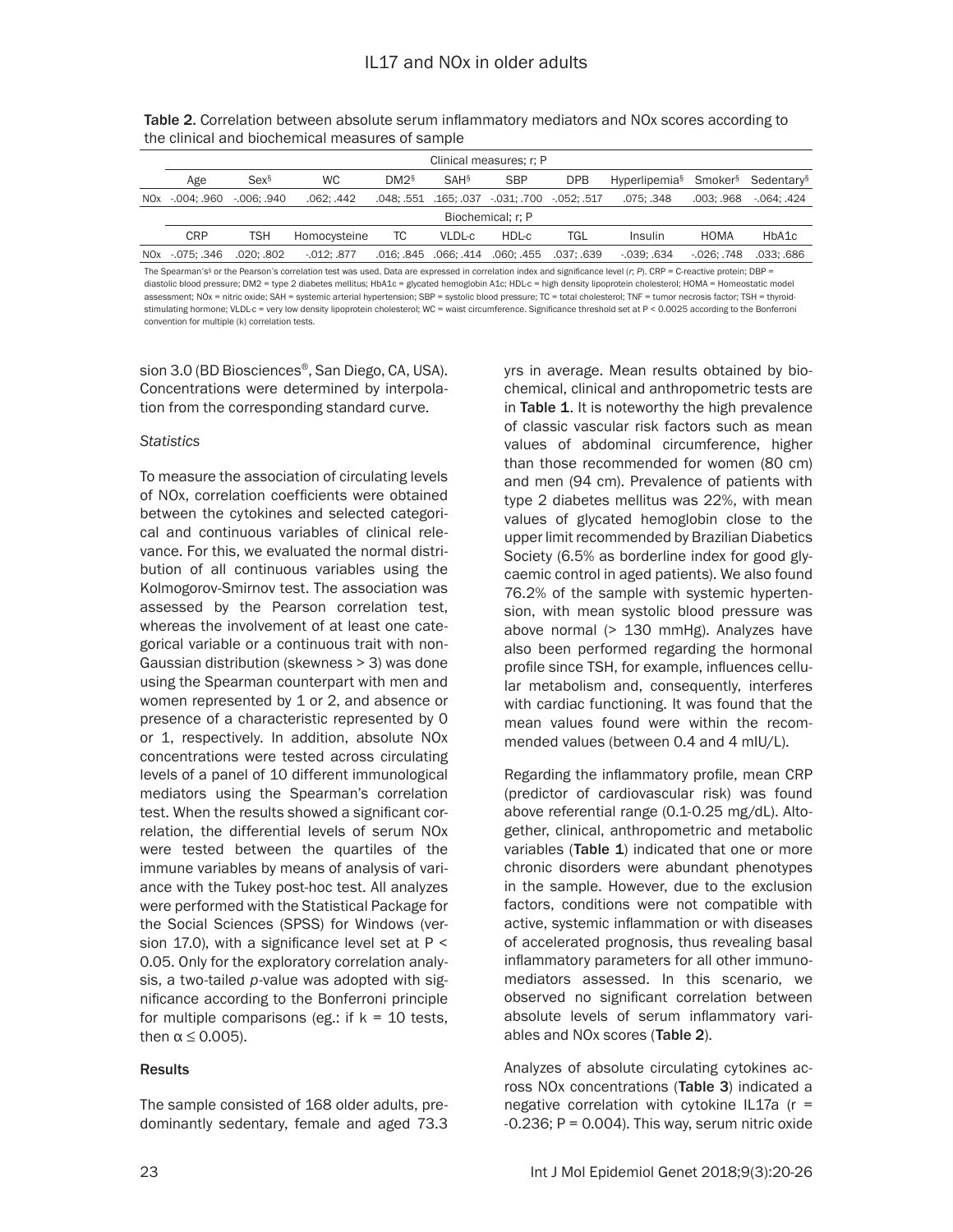|                                  | NOx, mM |      |
|----------------------------------|---------|------|
|                                  | r       | P    |
| Interferon-y, pg/ml              | -.160   | .052 |
| Interleukin-1β, pg/ml            | $-.030$ | .712 |
| Interleukin-2, pg/ml             | $-115$  | .164 |
| Interleukin-4, pg/ml             | $-187$  | .023 |
| Interleukin-6, pg/ml             | $-112$  | .166 |
| Interleukin-8, pg/ml             | .053    | .510 |
| Interleukin-10, pg/ml            | $-057$  | .484 |
| Interleukin-12, pg/ml            | .028    | .729 |
| Interleukin-17a, pg/ml           | $-236$  | .004 |
| Tumoral Necrosis Factor-α, pg/ml | $-0.08$ | .926 |

Table 3. Correlation between serum inflamatory mediators and nitric oxide (NOx) levels

The Spearman's correlation test was used. Data are expressed in correlation index and significance level (*r*; *P*). IFN = interferon; IL = interleukin; TNF = tumor necrosis factor; NOx = nitric oxide. Significance threshold set at P < 0.005 according to the Bonferroni convention for multiple (k) correlation tests.

levels were tested throughout the quartiles of the immune mediator (Figure  $1$ ), confirming from another perspective the negative correlation between NOx and IL17, unparalleled for any of the other cytokine when tested under same analysis.

## **Discussion**

The present study evidenced that circulating levels of nitric oxide was inversely correlated with the proinflammatory cytokine IL17. Abundant information regarding IL17 has arisen in the last decade due to its ability to act as a novel proinflammatory rout of specialization of the CD4 T cell line, namely the anew characterized Th17 [25, 26]. Among these reports, there are those that demonstrate how IL17 is pivotally expressed in diseases as psoriasis, rheumatic diseases, multiple sclerosis and bone disorders [25-27]. On the other hand, physiological statuses compatible with metabolic syndrome (hypertension, hypercholesterolemia, and diabetes mellitus) are high prevalent in the elderly population, and increase the risk to atherosclerosis, possibly because of impaired production and lower bioactive concentration of NOx by the vascular endothelium [28].

In this biochemically intricate scenario, it does not surprise that the literature already points out to a relationship between these two appar-



Figure 1. Circulating NOx and quartiles of IL17a. The significance was verified through analysis of variance with the Tukey post-hoc test. The vertical bars represent the standard error.

ently unrelated mediators, with clear evidence developed elsewhere demonstrating NOx as a negative regulator of IL17-producing cells. It is now clear that the potent inhibition exerted by NOx on cellular function and proliferation of CD4+ T-cells is mediated by downregulation of aryl hydrocarbon receptors (AhR - the main trigger of Th17 activation).

Niedbala, et al. [29] observed that mice deficient in inducible nitric oxide synthase (iNOS, or NOS-2) had higher levels of Th17 cells in systemic circulation as well as of AhR-expressing cells in the spinal fluid, probably as part of an unbalance. Although diligently studied in the last years and found to act as a binding-dependent transcription factor, the physiological role of AhR is still not well understood [30]. Biobinders such as dioxin and 6-formolindole [3,2 b] carbazole (FICZ) [29] are contributors to the development of autoimmune diseases, many of them with onset dependent on Th17 activity as newly disclosed [30]. It is noteworthy that lymphocytes are not reprogramed since proliferation of Th17 cells is resumed in the absence of NOx [29, 31].

Ghasemi, et al. [32] sought 3505 healthy adult to propose a reference, physiological range for serum NOx levels (10.3-66.8 μM). Considering that the mean value presented by our analysis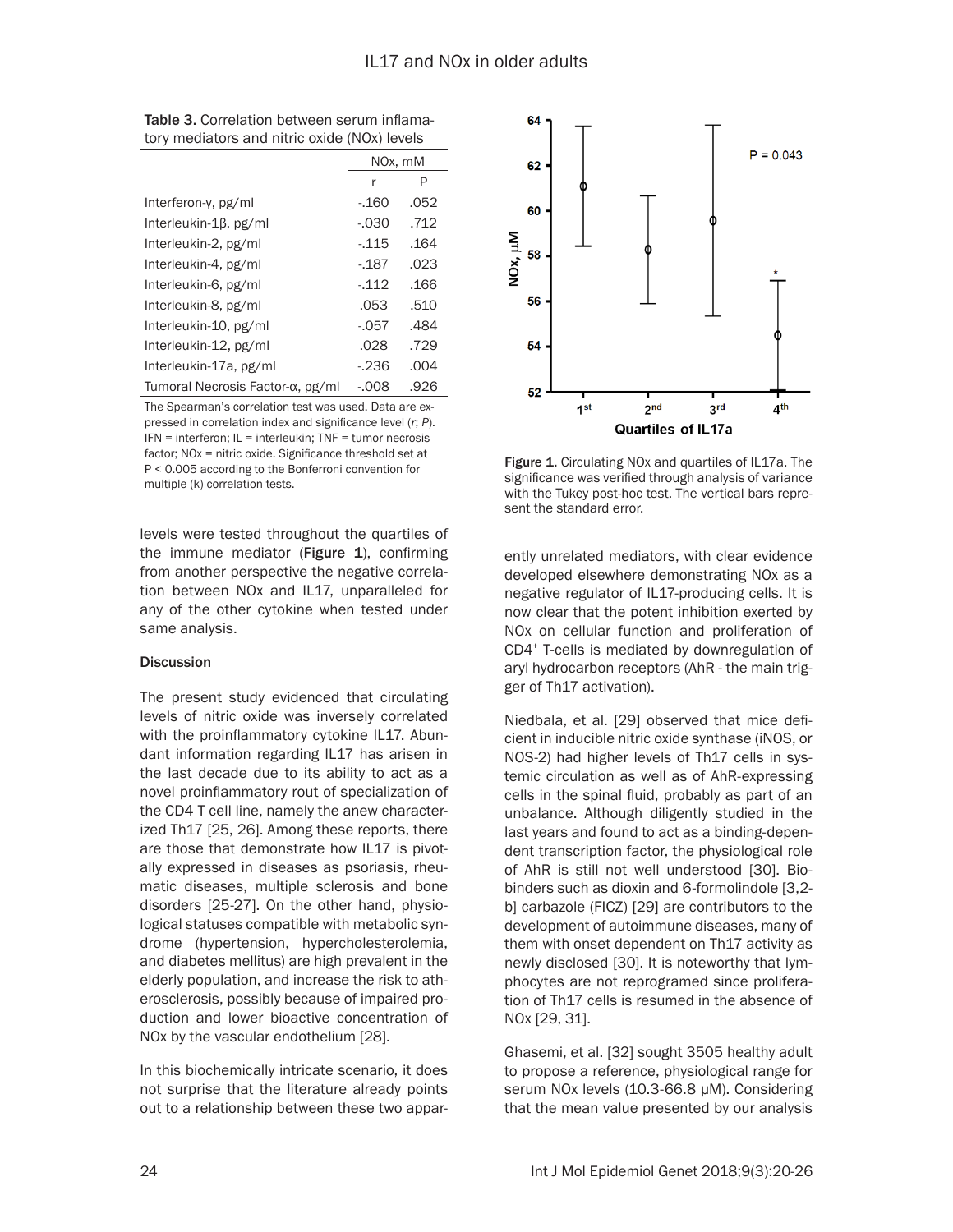lays within this range and that subjects do not exhibit inflammatory or other complicated health conditions (see exclusion criteria), we ponder their endothelial beds to be regularly preserved, allowing physiological levels of NOx despite the high prevalence of comorbidities. In this context, we hypothesize that the negative correlation found between total NOx and IL17 expresses an endogenous hemostasis systems in which production of IL17 is limited by the NOx constitutively released by healthy vascular endothelium, so to avoid exacerbation or perpetuation of inflammatory responses and, consequently, the appearance of autoimmunities or hypersensitivities [25].

Regarding IL17, although there are no reference values of risk for disease prediction, this cytokine has demonstrated a significant role in the immune system, not just for its ability to activate and/or suppress the expression of other cells, but also because its function interplays with molecules with major physiological importance [33, 34]. Our results supports evidence for a novel form of regulation of the immune system exerted by a rather ubiquitous, multifunctional molecule (NOx) to which a relationship with IL17 is already imputed by the literature, mostly derived from studies with autoimmune conditions but observed herein on non-inflammatory grounds. All in all, we hypothesize that such negative correlation is attributable to an endogenous homeostatic system that limits IL17 production by the constitutively produced NOx from the healthy vascular endothelium. Future studies should estimate the magnitude of the preventive and/or therapeutic contribution(s) of NOx on the Th17-dependent atherosclerotic phenotype. In addition, one should investigate the contribution of the different isoforms of NOS to the regulation of the Th17 profile, which still generates much scientific and academicals debate.

## Acknowledgements

The research was supported with grants #47- 1016/2011-0 (CNPq) and #193.000.032-2012 (FAPDF), with stipends to G.G. Avelar and W. Machado-Silva (CAPES) and a fellowship for productivity in research to O.T. Nóbrega (CNPq).

## Disclosure of conflict of interest

None.

Address correspondence to: Otávio T Nóbrega, Programa De Pós-Graduação Em Ciências Médicas, Campus Universitário Darcy Ribeiro, Asa Norte, 70910-900, Brasília-DF, Brazil. Tel: +55-61-3307- 2520; E-mail: otavionobrega@unb.br

#### References

- [1] Gassen NC, Chrousos GP, Binder EB, Zannas AS. Life stress, glucocorticoid signaling, and the aging epigenome: implications for aging-related diseases. Neurosci Biobehav Rev 2017; 74: 356-65.
- [2] Rich M, Fleg J, Duxbury A, Limacher M. Cardiovascular disease and aging. The Medical Roundtable Cardiovascular Edition 2017.
- [3] Sieck GC. Physiology in perspective: aging and underlying pathophysiology. Physiology (Bethesda) 2017; 32: 7-8.
- [4] Buttler D. UN targets top killers. Nature 2011; 477: 260-1.
- [5] Wang JC, Bennett M. Aging and atherosclerosis: mechanisms, functional consequences, and potential therapeutics for cellular senescence. Circ Res 2012; 111: 245-59.
- [6] Galiuto L, Locorotondo G. Cardiovascular aging. In: Fioranelli M, editor. Integrative cardiology: a new therapeutic vision. Cham: Springer International Publishing; 2017. pp. 109-120.
- [7] Anderson TJ. Nitric oxide, atherosclerosis and the clinical relevance of endothelial dysfunction. In: editors. The role of nitric oxide in heart failure. Springer; 2004. pp. 55-70.
- [8] Förstermann U, Xia N, Li H. Roles of vascular oxidative stress and nitric oxide in the pathogenesis of atherosclerosis. Circ Res 2017; 120: 713-35.
- [9] Ghimire K, Altmann HM, Straub AC, Isenberg JS. Nitric oxide: what's new to NO? Am J Physiol Cell Physiol2017; 312: C254-62.
- [10] Wenzel P, Kossmann S, Münzel T, Daiber A. Redox regulation of cardiovascular inflammationimmunomodulatory function of mitochondrial and Nox-derived reactive oxygen and nitrogen species. Free Radic Biol Med 2017; 109: 48- 60.
- [11] Schutt C, Gendelman HE, Mosley RL. Immunotherapies for movement disorders: parkinson's disease and amyotrophic lateral sclerosis. In: editors. Neuroimmune pharmacology. Springer; 2017. pp. 767-797.
- [12] Liu B, Gao HM, Wang JY, Jeohn GH, Cooper CL, Hong JS. Role of nitric oxide in inflammationmediated neurodegeneration. Ann N Y Acad Sci 2002; 962: 318-31.
- [13] Aquilano K, Baldelli S, Rotilio G, Ciriolo MR. Role of nitric oxide synthases in Parkinson's disease: a review on the antioxidant and antiinflammatory activity of polyphenols. Neurochem Res 2008; 33: 2416-26.